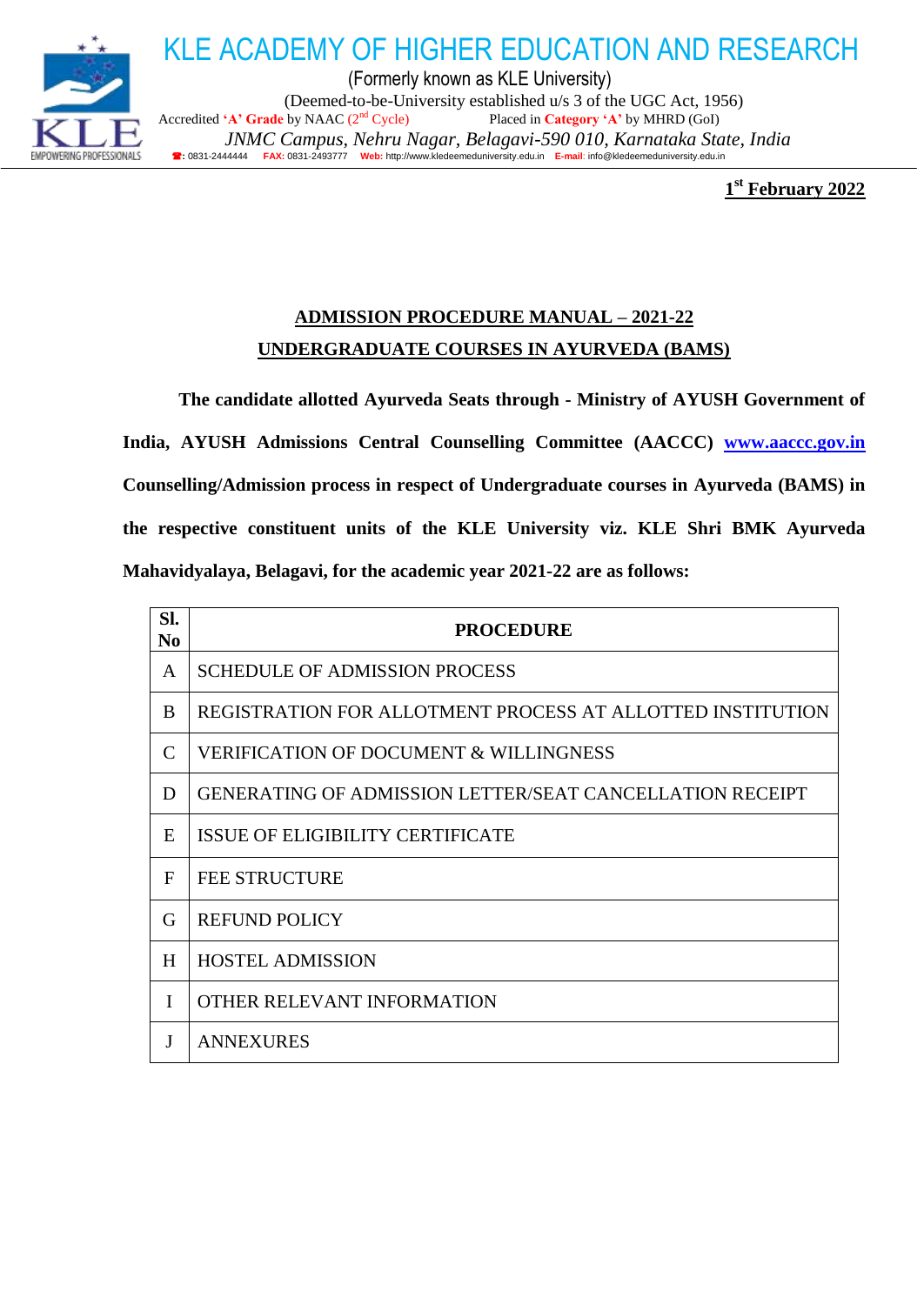

# KLE ACADEMY OF HIGHER EDUCATION AND RESEARCH

(Formerly known as KLE University)

(Deemed-to-be-University established u/s 3 of the UGC Act, 1956)

Accredited 'A' Grade by NAAC (2<sup>nd</sup> Cycle) Placed in Category 'A' by MHRD (GoI)

 *JNMC Campus, Nehru Nagar, Belagavi-590 010, Karnataka State, India* **:** 0831-2444444 **FAX:** 0831-2493777 **Web:** http://www.kledeemeduniversity.edu.in **E-mail**: [info@kledeemeduniversity.edu.in](mailto:info@kledeemeduniversity.edu.in)

### **A. SCHEDULE OF ADMISSION PROCESS**

1. The admission process will be conducted for BAMS at **KLE Shri B. M. Kankanawadi Ayurveda Mahavidyalaya Shahapur, Belagavi, Karnataka. - 590003**

### 2. **ADMISSION PROCESS SCHEDULE\* ( 1st Round of Admission)**

| <b>Date</b>                    | Time                 | <b>Venue for BAMS Course</b> |
|--------------------------------|----------------------|------------------------------|
|                                | 10.30 AM to 01.30 PM | KLE Shri B.M.Kankanawadi     |
| $7th$ February 2022 to         | 02:30 PM to 06:00PM  | Ayurveda Mahavidyalaya       |
| 14 <sup>th</sup> February 2022 |                      | Shahapur, Belagavi,          |
|                                |                      | Karnataka.                   |

**\*Above schedule is based on SCHEDULE FOR ONLINE COUNSELING (ALLOTMENT PROCESS) FOR NEET DEEMED / CENTRAL UNIV (BAMS) SEATS – 2021.**

**Note: Candidates are informed to visit frequently [www.aaccc.gov.in](http://www.aaccc.gov.in/) in case if any change in schedule**

**Note: The duration of the admission process may exceed the above schedule time due to various reasons, the University shall not be responsible for the delay in the admission process and the consequences there upon including pre decided travel schedule of the parents/applicants, if any.**

- **B. REGISTRATION FOR ALLOTMENT PROCESS AT ALLOTTED INSTITUTION**
- Candidate should register their name in the attendance register at the venue for admission process.
- To facilitate the admission process and save time candidates are requested to Register online and get signed copy of the form for admission process.

Click following link for registration

**Ayurveda (BAMS) <https://ayurveda.contineo.in/admission/>**

### **C. VERIFICATION OF DOCUMENT & WILLINGNESS**

- On the day of admission process, the candidate should be present physically and appear for verification of original documents, before seeking admission confirmation at Institution/allotted college and course.
- The candidate has to produce his/her provisional allotment letter along with original certificates /documents required as per the Counselling Scheme for verification.
- Both the Candidate & Parent should give Notarised undertaking for willingness to pay the fees as per University Norms (Annexure – II)

*Note : There is no Service Bond for admitted student.*

### **D. GENERATING OF ADMISSION LETTER / SEAT CANCELLATION RECEIPT**

After documents verification, the provisional admission letter will be issued after signing by the candidate, reporting official and the Dean/Principal (in charge) of the allotted Institute.

### **E. ISSUE OF ELIGIBILITY CERTIFICATE:**

Those of the candidates who have been allotted seat as per **AACCC** the eligibility certificate will be issued as per their eligibility criteria prescribed by the respective Regulating Council and as per University norms for respective course.

Eligibility for admission will be as per the Regulations of **AYUSH**.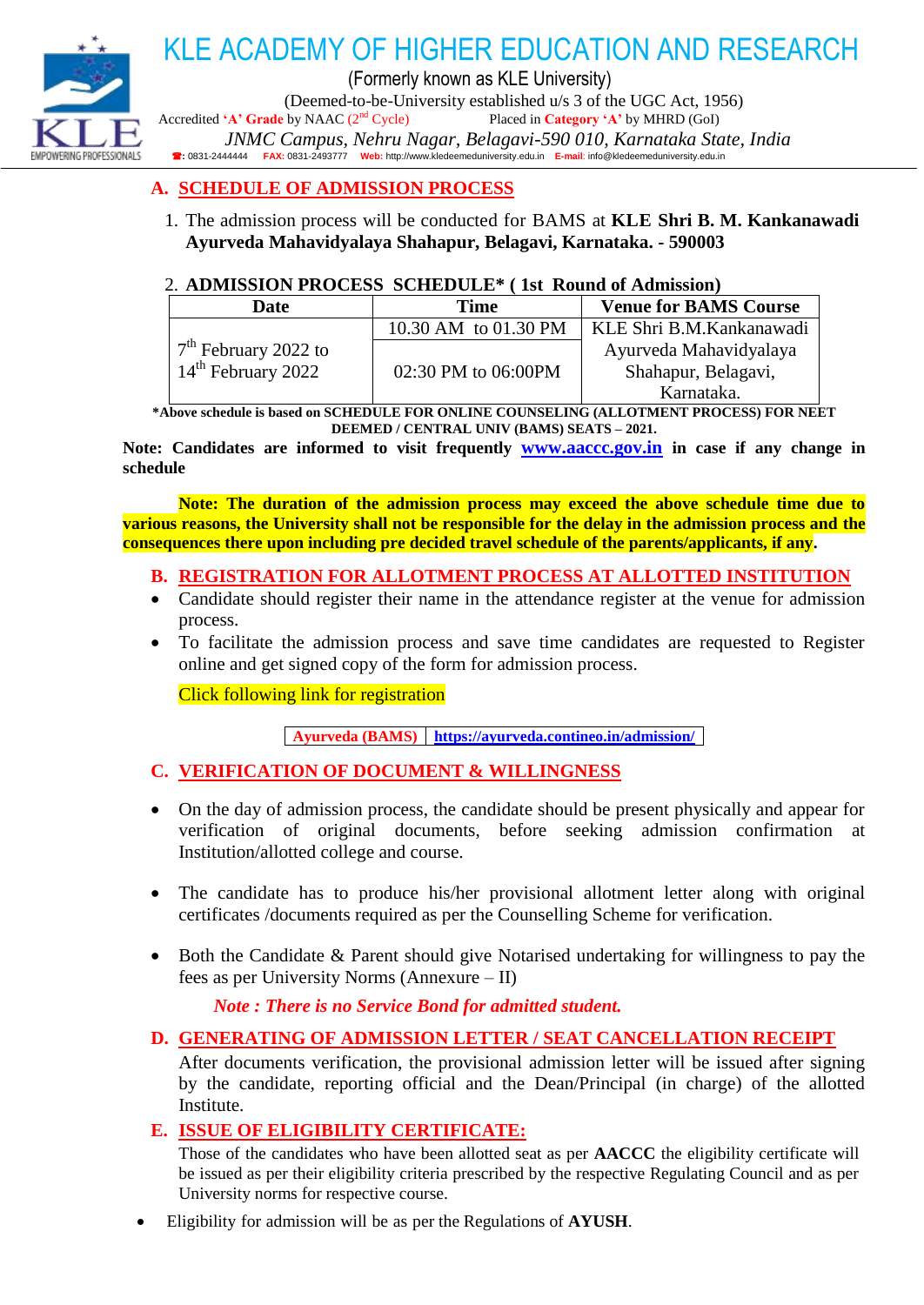

KLE ACADEMY OF HIGHER EDUCATION AND RESEARCH

(Formerly known as KLE University)

(Deemed-to-be-University established u/s 3 of the UGC Act, 1956)<br>by NAAC ( $2<sup>nd</sup>$  Cycle) Placed in **Category** 'A' by MHRD (GoI)

Accredited 'A' Grade by NAAC (2<sup>nd</sup> Cycle)

 *JNMC Campus, Nehru Nagar, Belagavi-590 010, Karnataka State, India* **:** 0831-2444444 **FAX:** 0831-2493777 **Web:** http://www.kledeemeduniversity.edu.in **E-mail**: [info@kledeemeduniversity.edu.in](mailto:info@kledeemeduniversity.edu.in)

### **Following original documents along with TWO sets of attested photocopies to be submitted at the time of admission:**

**ANNEXURE – I**

| SI.<br>N <sub>0</sub>   | Arrange the following documents in the given sequence only                                               |  |  |
|-------------------------|----------------------------------------------------------------------------------------------------------|--|--|
|                         | <b>For GENERAL &amp; NRI Seats</b>                                                                       |  |  |
| $\mathbf{1}$            | Duly signed Registration copy of information. (Kindly click the link and provide the online information) |  |  |
|                         | Ayurveda (BAMS) https://ayurveda.contineo.in/admission/                                                  |  |  |
| $\overline{2}$          | Provisional allotment letter generated on-line AACCC                                                     |  |  |
| 3                       | NEET Admit Card issued by NTA-2021                                                                       |  |  |
| $\overline{\mathbf{4}}$ | Score Card / Rank Letter issued by NTA (NEET-2021)                                                       |  |  |
| 5                       | Date of Birth Certificate                                                                                |  |  |
| 6                       | $10^{th}$ / SSLC Standard Marks Card & Certificate                                                       |  |  |
| 7                       | $10+2$ (12 <sup>th</sup> ) Marks Card & Certificate                                                      |  |  |
| 8                       | Transfer Certificate / School Leaving / Migration Certificate (if applicable)                            |  |  |
| 9                       | Domicile certificate                                                                                     |  |  |
| 10                      | Two recent passport-sizes coloured photographs with name and date.                                       |  |  |
| 11                      | Online transfer acknowledgement / Demand Drafts (of Nationalized / Scheduled Bank) for fees              |  |  |
| 12                      | Photo Copy of PAN CARD (Candidate & Parent) for Indian Residents                                         |  |  |
| 13                      | Copy of Aadhaar Card Compulsory for Indian Residents                                                     |  |  |
| 14                      | Copy of Caste Certificate (if Applicable)                                                                |  |  |
| 15                      | Annexure I,II,                                                                                           |  |  |
|                         | I. Mandatory Documents submission by NRI/Foreign Candidates :                                            |  |  |
|                         | NRI / NRI ward/ OCI / PIO / Foreign Nationals Candidates:                                                |  |  |
|                         | a) Candidate's parents resident certificate issued by the Embassy of that country complying              |  |  |
|                         | with the Income Tax Rules / any other certificates to establish evidence that they are                   |  |  |
|                         | resident of that country / affidavit on Rs.100/- e-stamp paper to that effect.                           |  |  |
|                         | b) Candidate's passport / VISA / Resident VISA.<br>c) Citizenship of the candidate.                      |  |  |
|                         | d) Income Tax Documents required as per the Income Tax Act 1961.                                         |  |  |
|                         | If NRI Ward - with Ward Certificate.<br>e)                                                               |  |  |
|                         | II. Mandatory Other documents as prescribed in MCC website:                                              |  |  |
|                         | Affidavit of the person who is NRI and the sponsorer.<br>a.                                              |  |  |
|                         | <b>b.</b> Documents claiming that the sponsorer is an NRI (Passport, Visa of the sponsorer)              |  |  |
|                         | c. Relationship of NRI with the candidate as per the court orders of The Hon'ble Supreme                 |  |  |
|                         | Court of India in case W.P.(c) No. 689/2017-Consortium of Deemed Universities in                         |  |  |
|                         | Karnataka (CODEUNIK) & Ans. Vs Union of India & Ors. dated 22-08-2017                                    |  |  |
|                         | <b>d.</b> Affidavit from the sponsorer that he/ she will sponsor the entire course fee of the            |  |  |
|                         | candidate.                                                                                               |  |  |
|                         | e. Embassy Certificate of the Sponsorer.                                                                 |  |  |
| 15                      | Anti ragging undertaking by students and parents/guardians.                                              |  |  |
|                         | (This has to be submitted on or before 1 <sup>st</sup> week of April 2022). www.antiragging.in           |  |  |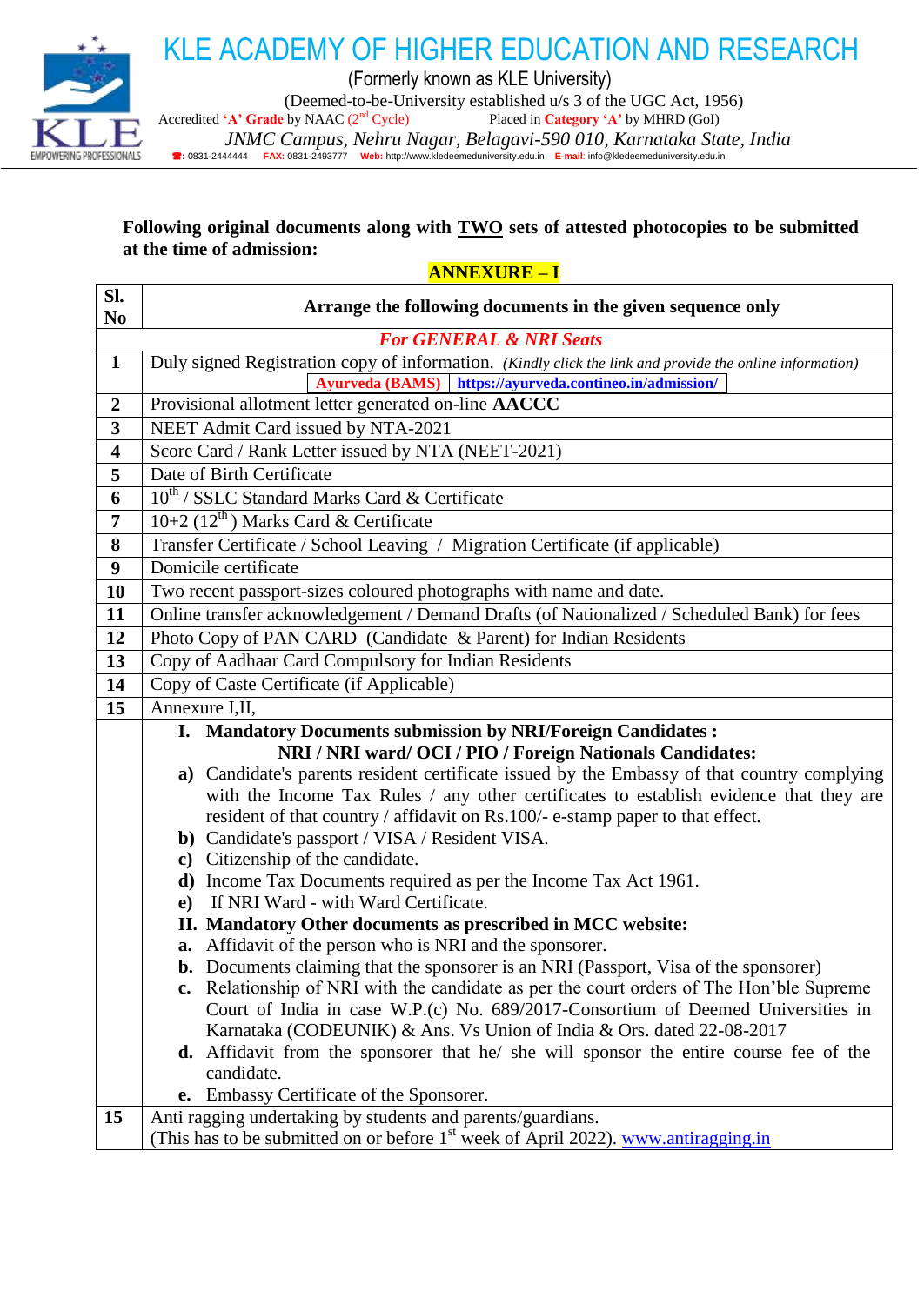

### **F. FEES STRUCTURE FOR BAMS COURSE FOR THE YEAR 2021-22 :**

| <b>ANNUAL FEE STRUCTURE</b> |               |                                                                              |                                                     |                                                |
|-----------------------------|---------------|------------------------------------------------------------------------------|-----------------------------------------------------|------------------------------------------------|
| Sl.<br>No.                  | <b>COURSE</b> | <b>COLLEGE NAME</b>                                                          | <b>ANNUAL FEES</b><br><b>INR</b><br><b>MNG/PAID</b> | *ANNUAL FEES<br><b>FOR</b><br><b>NRI SEATS</b> |
| 1.                          | <b>BAMS</b>   | KLE Shri.BM Kankanawadi Ayurveda<br>Mahavidyalaya, Belagavi, Karnataka       | Rs. 4,67,500/-                                      | <b>US\$ 16,000</b>                             |
|                             |               | *Note: Seats allotted under NRI category have to pay fees in US Dollar only. |                                                     |                                                |

### **BANK DETAILS FOR PAYMENT OF FEES IN RUPEES FOR BAMS**

| Account No.         | 05042140000240                     |
|---------------------|------------------------------------|
| <b>Account Name</b> | THE REGISTRAR KAHER FOR ADMISSIONS |
| <b>IFSC Code</b>    | <b>CNRB0010504</b>                 |
| <b>MIRC Code</b>    | 590025005                          |
| <b>Branch Name</b>  | Canara Bank, Nehru Nagar, Belagavi |

The fees should be paid through RTGS/NEFT or Demand drafts should be drawn in favour of **THE REGISTRAR KAHER FOR ADMISSIONS Payable at Belagavi (Belgaum).** (Demand Draft should be drawn on any nationalized / scheduled Bank)

The requisite Demand Draft **drawn on any Nationalized / Scheduled Bank** towards tuition fee for the course concerned shall be deposited at the admission counter. (Candidate shall mention his / her name, NEET Rank at the back of the Demand Draft.) The Demand Draft shall be purchased by the candidate / parents only. In case, the Demand Drafts are purchased by any person other than the candidate / parents for paying the tuition fee, an Undertaking has to be provided in the format prescribed by the University.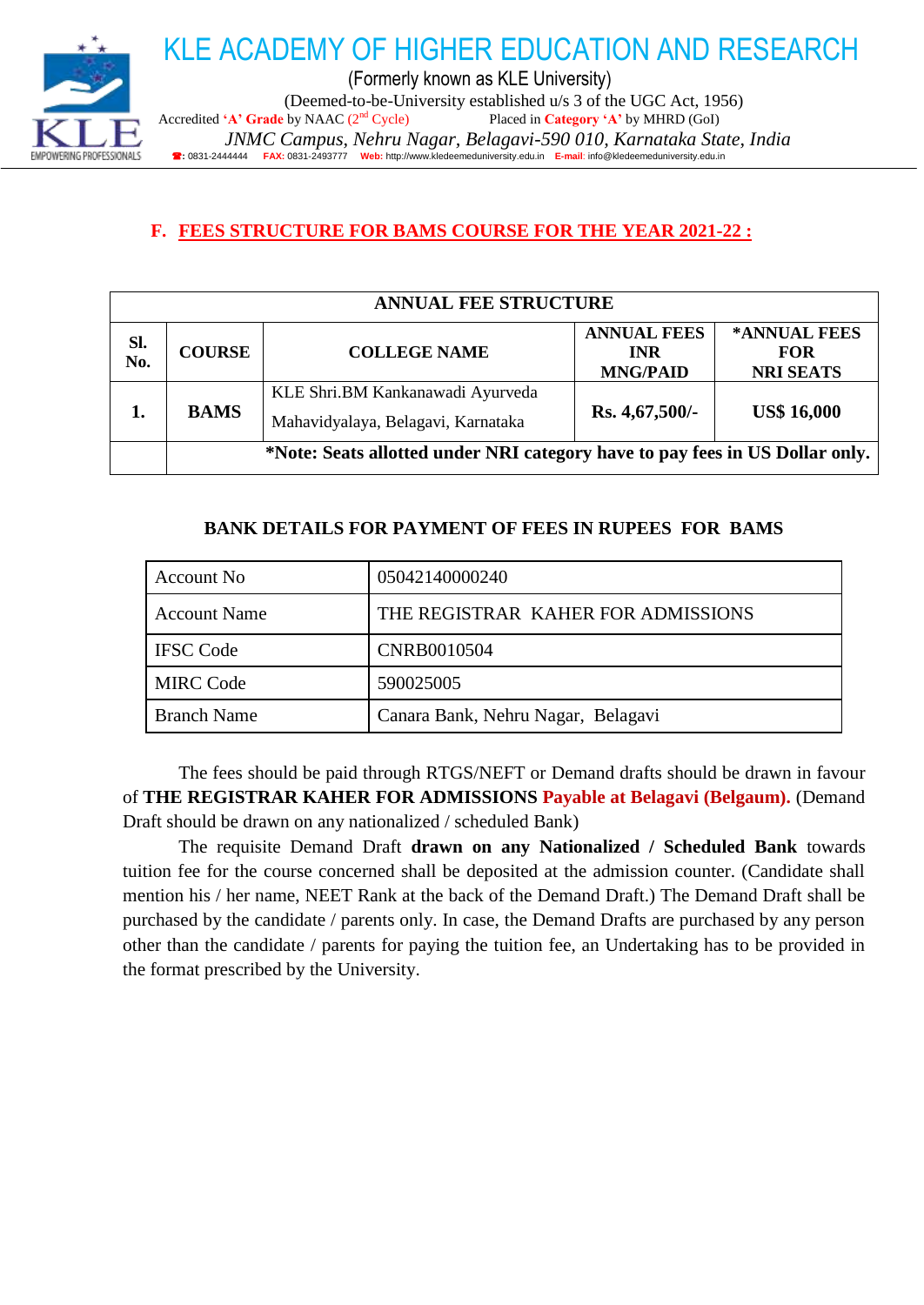

KLE ACADEMY OF HIGHER EDUCATION AND RESEARCH

(Formerly known as KLE University)

(Deemed-to-be-University established u/s 3 of the UGC Act, 1956)<br>by NAAC ( $2<sup>nd</sup>$  Cycle) Placed in **Category** 'A' by MHRD (GoI)

Accredited 'A' Grade by NAAC (2<sup>nd</sup> Cycle)

 *JNMC Campus, Nehru Nagar, Belagavi-590 010, Karnataka State, India* **:** 0831-2444444 **FAX:** 0831-2493777 **Web:** http://www.kledeemeduniversity.edu.in **E-mail**: [info@kledeemeduniversity.edu.in](mailto:info@kledeemeduniversity.edu.in)

### **G. ## Refund Policy : -**

| Sl. No         | <b>Particulars</b>                                                                                              | <b>Refund Eligible</b>                                                                                                                                                                                                                                                                                                                |  |  |
|----------------|-----------------------------------------------------------------------------------------------------------------|---------------------------------------------------------------------------------------------------------------------------------------------------------------------------------------------------------------------------------------------------------------------------------------------------------------------------------------|--|--|
| $\mathbf{1}$   | The Amount of Fee deduction in case of<br>Seat Upgradation from first round to<br>second round                  | Rs. 10,000/- will be deducted, remaining<br>amount will be refunded.                                                                                                                                                                                                                                                                  |  |  |
| $\overline{2}$ | The Amount of Fee deduction in case of<br>seat Surrender / Resign / Cancel after<br>completion of first round   | *No fees will be refunded<br>(Entire Course Fees need to be paid by<br>the candidate)                                                                                                                                                                                                                                                 |  |  |
|                | Note*<br>$\bullet$<br>the subsequent round<br>the Subsequent rounds.                                            | However you are also liable to pay penalty (Entire course fee) if Ministry of<br>AYUSH does not permit us to fill the vacant seat (due to your withdrawal) in<br>Paid fees will be refunded, after deducting processing charges of $\mathbf{R}s.10000$ /-.<br>If AYUSH permits us to fill the vacant seat (due to your withdrawal) in |  |  |
| 3              | In case Candidate Surrender/ Resign/<br><b>Cancel</b> after counselling period<br>(Institutional Mop up round). | *No fees will be refunded<br>(Entire Course Fees need to be paid by<br>the candidate)                                                                                                                                                                                                                                                 |  |  |
| $\overline{4}$ | Reimbursement Time Period.                                                                                      | 10 Days.                                                                                                                                                                                                                                                                                                                              |  |  |
| 5              | In case candidate Surrender/Resign/<br><b>Cancel</b> after final round of Counselling<br>(Deemed)               | The candidate will have to pay entire<br>course fee since that seat will go vacant.                                                                                                                                                                                                                                                   |  |  |

*## Subject to change as per the guidelines received from the concerned statutory body.*

*Note: In case of refund of fees against cancellation, the amount will be credited to candidates account only with valid PAN number.*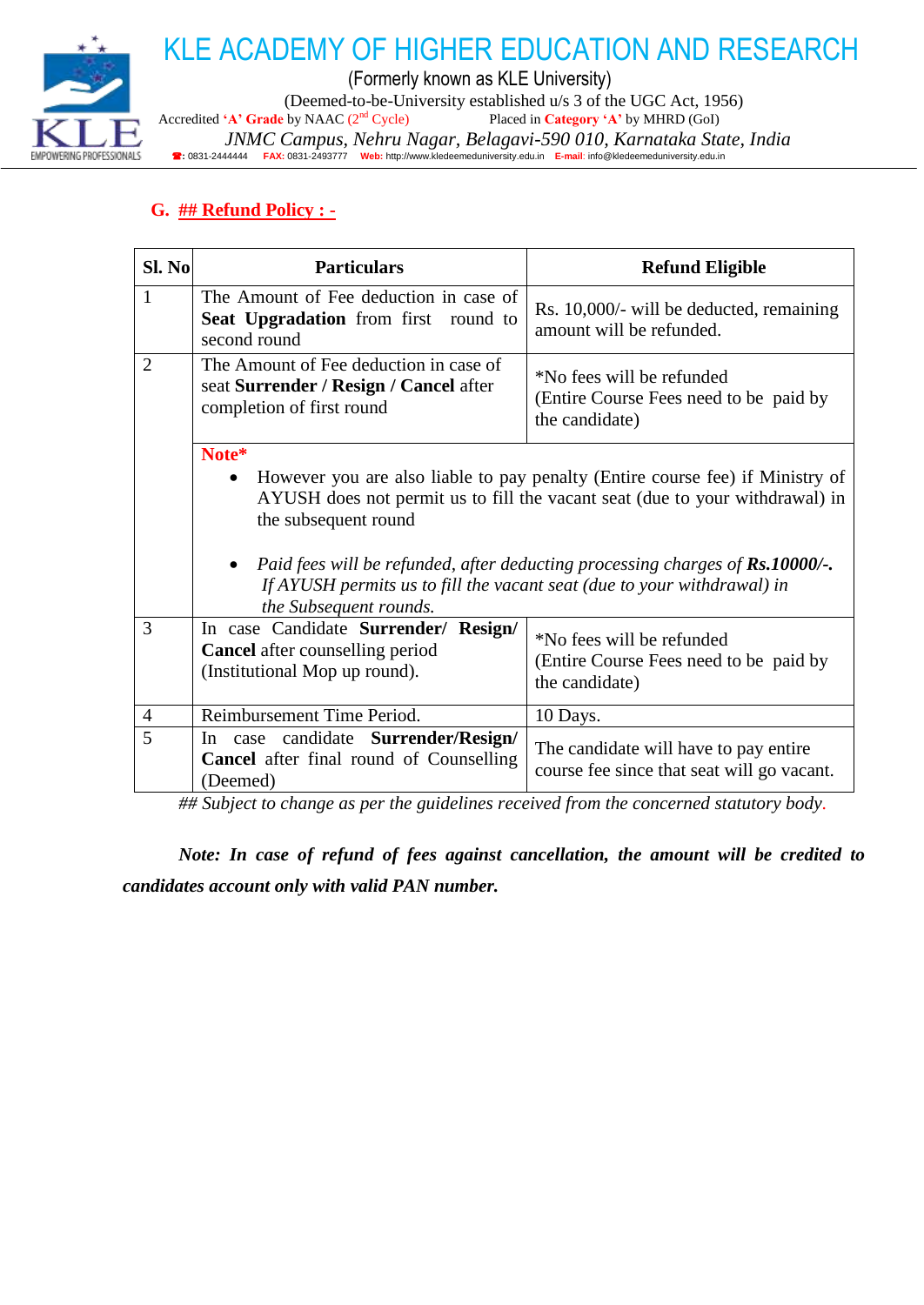

### **H. HOSTEL ADMISSION :-**

Hostel facility is available, both for boys  $\&$  girls. The candidates desirous of seeking admission to hostels will have to apply in prescribed form. The hostel fees shall be charged separately.

### **Vaghbhat Boys Hostel Fees for the year 2021-22**

(Ground Floor & First Floor)

| <b>Types of Rooms</b>  | <b>Fees Per Year</b> | <b>Mess fees</b>   |  |
|------------------------|----------------------|--------------------|--|
| <b>Ground Floor</b>    |                      |                    |  |
| Non-Attached           | $25,000/-$           | $3000/-$ Per month |  |
| (03 Sharing each room) |                      |                    |  |
| <b>First Floor</b>     |                      |                    |  |
| Attached               | $40,000/-$           | $3000/-$ Per month |  |
| (02 Sharing each room) |                      |                    |  |
| Non-Attached           | $30,000/-$           | $3000/-$ Per month |  |
| (02 Sharing each room) |                      |                    |  |

### **BMK Girls Hostel Fees for the year 2021-22**

| <b>Types of Rooms</b>              | <b>Fees Per Year</b> | <b>Mess fees</b>   |
|------------------------------------|----------------------|--------------------|
| Attached<br>(02 Sharing each room) | $50,000/-$           | $2500/-$ per month |

**For any details regarding hostel facility please contact the Hostel Coordinator/Warden: for UG Course contact : 0831-2486286**

### **I. OTHER RELEVANT INFORMATION :-**

- Differences of opinion & disputes arising in the interpretation & implementation of the clauses in the Brochure, if any, will be referred to the Competent Authority and same will be informed to the Vice-Chancellor of the KLE University, Belagavi & his decision shall be final & binding on all the concerned.
- Any legal matter arising out of the total admission process of UG Ayurveda Degree courses through KLE University, Belagavi will be in the courts of BELAGAVI, Karnataka State.
- **Please note:** KLE Deemed University does not have any agents, liaison / admission offices, representatives or any other office/s other than the office mentioned in this brochure.

Candidates are requested not to depend upon or deal with any person or organization/s claiming to be associated with the KLE Deemed University activities or claiming to help with admission or entrance tests. KLE Deemed University will not be responsible for the same.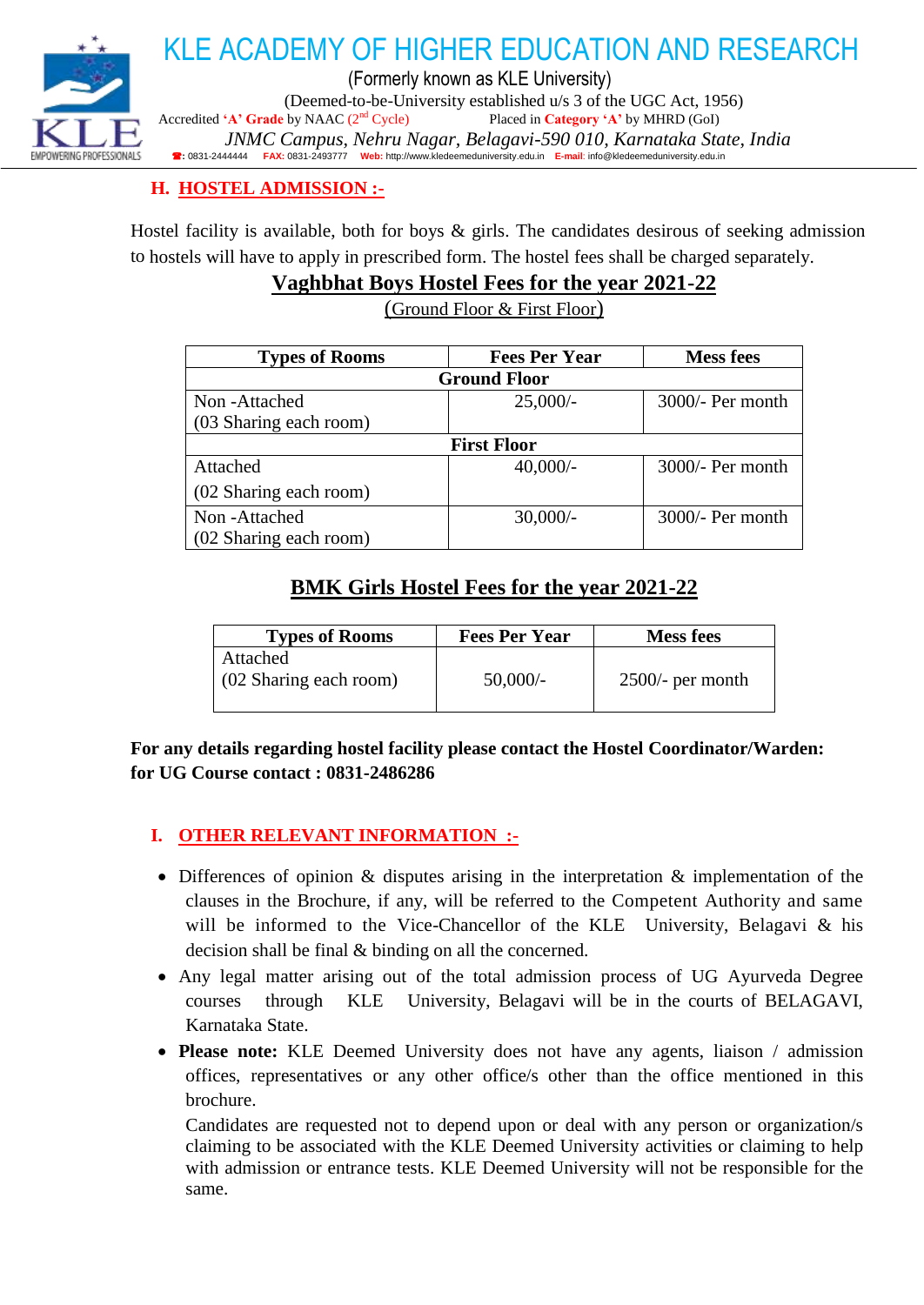

- **In case any candidate is found to be involved in or indulged in impersonation or any other unfair means or cheating to procure admission, KLE Deemed University reserves the right to cancel the allotted seat and forfeit of the entire amount of fees paid by such candidate. Such candidates are liable for prosecution as per the law of the land.**
- **All concerned communication will be received or sent through registered e-mail id only.**
- **J. List of Annexure ( Download ) :-**

**Annexure – I** *(List of documents)* **Annexure – II** *(Undertaking/Bond)*

### **Note:**

- **The above guidelines are not exhaustive they are only indicative. Any changes or modification of the above will be notified on website**
- The KLE Deemed University admission committee may from time to time specify for submission such other additional documents as deemed essential from all candidates through the application form or through a notification on their website.
- In case, if any of the documents produced in respect of the Clause claimed by the candidate is found to be false / incorrect, the seat allotted to the candidate will be cancelled at any stage and the entire fee amount paid by such candidate will be forfeited.
- **The eligible candidates should check the update on university website regularly.**
- **No candidates will be informed / notified individually if any updates; candidates must visit our website KLE Deemed University / AACCC [\(www.kledeemeduniversity.edu.in](http://www.kledeemeduniversity.edu.in/) & [www.aaccc.gov.in\)](http://www.aaccc.gov.in/) frequently for any update or any notifications.**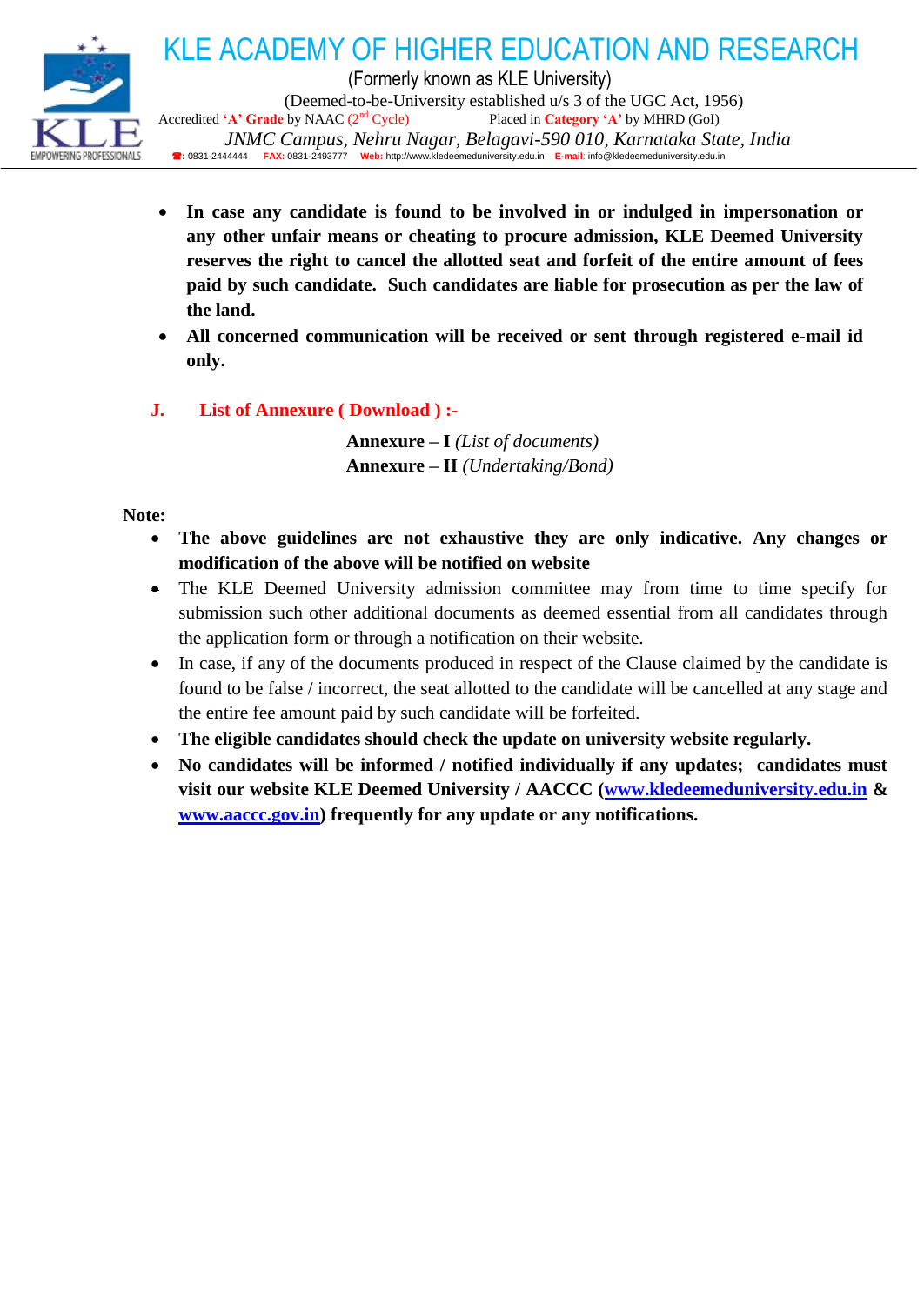

(Formerly known as KLE University) (Deemed-to-be-University established u/s 3 of the UGC Act, 1956) Accredited 'A' Grade by NAAC (2<sup>nd</sup> Cycle) Placed in Category 'A' by MHRD (GoI)  *JNMC Campus, Nehru Nagar, Belagavi-590 010, Karnataka State, India* **:** 0831-2444444 **FAX:** 0831-2493777 **Web:** http://www.kledeemeduniversity.edu.in **E-mail**: [info@kledeemeduniversity.edu.in](mailto:info@kledeemeduniversity.edu.in)

KLE ACADEMY OF HIGHER EDUCATION AND RESEARCH

### **How to Travel/Reach to KLE Shri.B.M.Kankanawadi Ayurveda Mahavidyalaya**

### **Shahapur, Belagavi, Karnataka.**

#### **Nearest Airport: (Approx. KM)**

- Belgaum- 10 Km
- Hubli- 110 Km
- Kolhapur-100 Km
- Goa-120 Km
- Bangalore-500 Km
- Mumbai- 500 Km
- Pune-400 Km

### **Nearest Railway Station: (Approx. KM)**

- Belgaum- 2 Km
- $\cdot$  Hubli- 115 Km
- Kolhapur-110 Km
- Goa-120 Km
- Bangalore-500 Km
- Mumbai- 500 Km
- Pune-400 Km